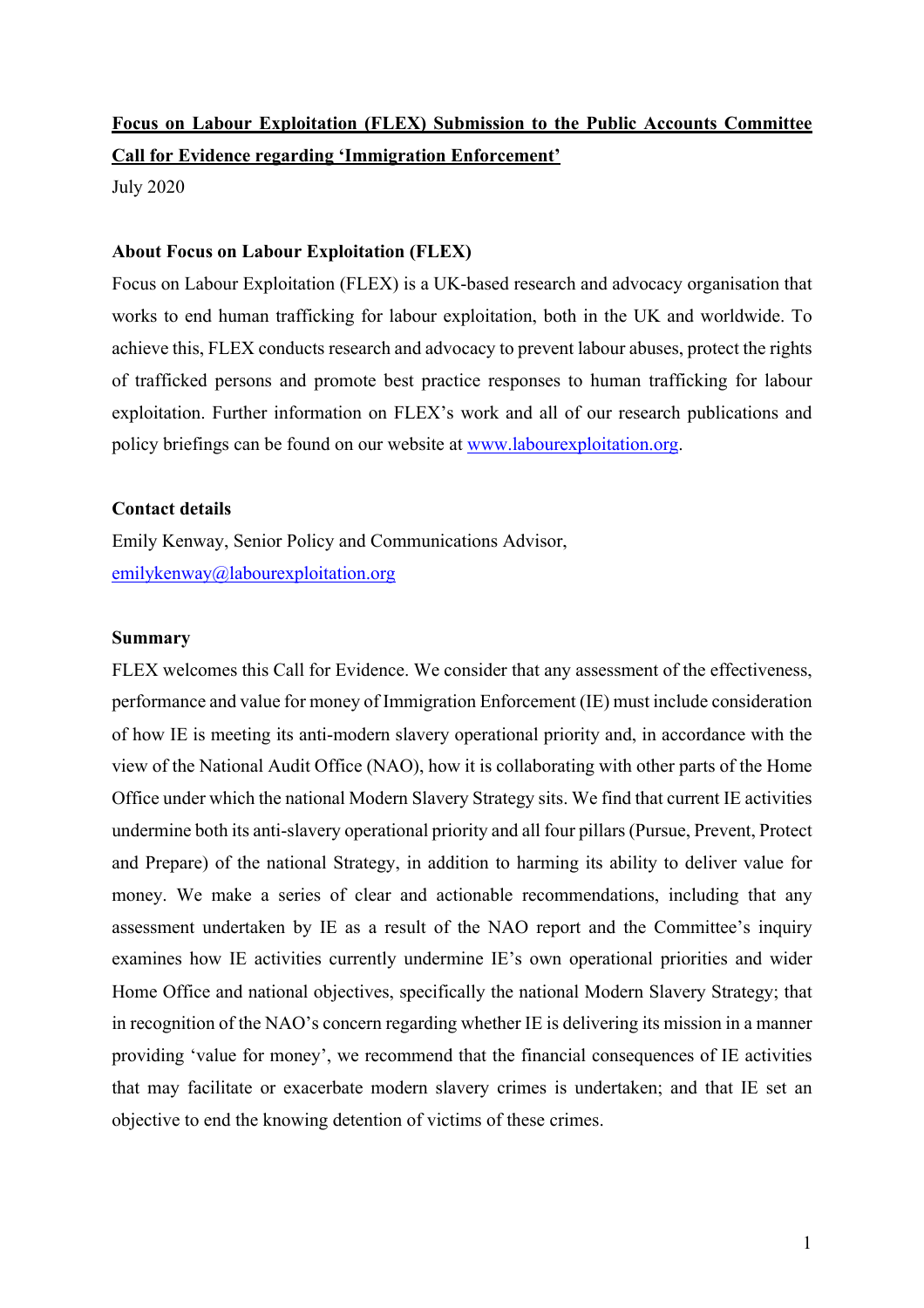## **Response**

1. FLEX welcomes the Committee's Call for Evidence regarding Immigration Enforcement (IE) and its performance and effectiveness.

#### *Modern Slavery and IE*

- 2. FLEX notes that IE's most recent business plan, *Our IE,* as cited in the National Audit Office (NAO) report (Part Three, point 3.4), includes the following as an operational priority: "disrupting organised crime groups, with a focus on those who exploit individuals through modern slavery and human trafficking". This objective makes clear that crimes falling under the Modern Slavery Act that intersect with migration issues must be considered when assessing the performance and effectiveness of IE.
- 3. Further, the NAO report states that "managing immigration enforcement activity effectively depends on IE collaborating with other parts of the Home Office's wider border and immigration system, law enforcement bodies, international partners and other areas of government" (Summary, point 3). Whilst the function of IE is to reduce 'abuse' of the immigration system, the wider Home Office in which it sits also holds responsibility for our national modern slavery strategy. Pursue, which seeks to "prosecute and disrupt individuals and groups responsible for modern slavery"; Prevent, which seeks to "prevent people from engaging in modern slavery"; Protect, which seeks to "strengthen safeguards against modern slavery by protecting vulnerable people from exploitation and increasing awareness of and resilience against this crime", and; Prepare, which seeks to "reduce the harm caused by modern slavery through improved victim identification and enhanced support". Whilst this strategy is a crossdepartmental, modern slavery falls under the remit of the Home Office as part of its responsibilities to reduce and prevent crimei and it therefore holds the strategy and contains the 'Modern Slavery Unit' ('the Unit') to support and pursue it. Despite IE being in the same department as that which works extensively on tackling modern slavery, all four of the national workstreams that form the Modern Slavery Strategy are undermined by current IE aims and activities, as this submission will demonstrate.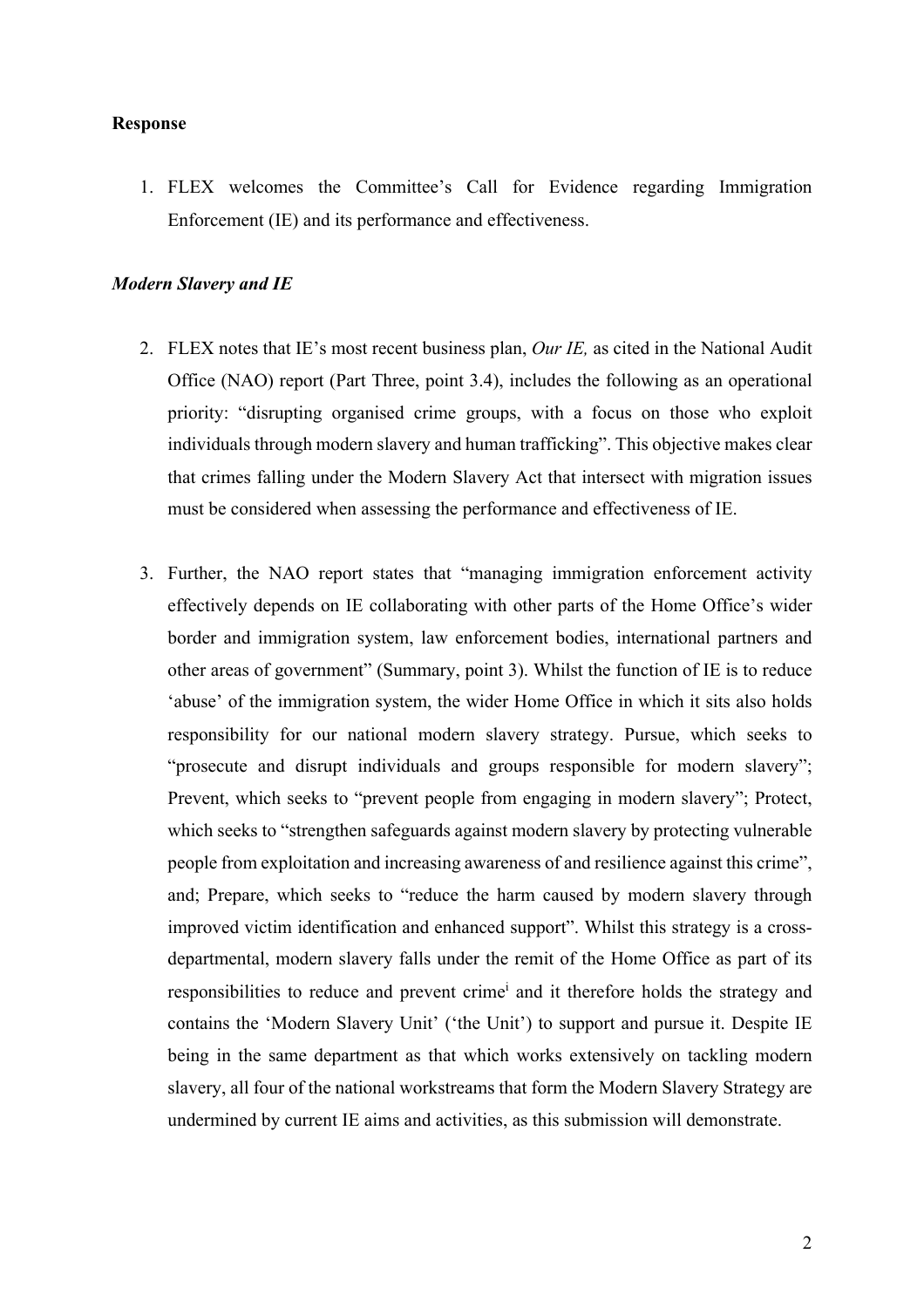- 4. On the basis of IE's stated operational focus on modern slavery offences and the recognition that IE cannot operate effectively without a collaborative approach with other Home Office units and functions, which include those focused on tackling modern slavery, FLEX considers that IE's performance and value for money cannot be sufficiently assessed or understood without examining the impact of its activities on modern slavery crimes.
- 5. Modern slavery crimes that involve victims of irregular or significantly restrictive migration statuses are not separable from IE activities and policies. That is, when a migrant person is (i) undocumented; (ii) of insecure migration status, such as lacking in certainty regarding their rights under their visa or in positions as seen in the recent Windrush cases, or; (iii) on a visa with significant restrictions, such as one that ties the worker to a specific employer or sector, or only allows the person to work in the UK for a very short period of time, that person is more likely to become a victim of modern slavery crime than a migrant with stable and legal status or a UK national. In this way, we cannot separate IE activities from our national modern slavery strategy and specifically the Prevent workstream which seeks to prevent modern slavery occurring.
- 6. Hostile environment policies enforced by IE, including the illegal working offence and the 'no recourse to public funds' rule, push undocumented or insecure migrants into informal, unregulated work. Within that labour space, these workers lack the power to ensure decent working conditions, such as minimum wages, rest breaks, or basic health and safety including PPE and social distancing. They lack this power because of the potential risk of their identification by IE and subsequent detention and deportation, a risk that is leveraged by unscrupulous employers to coerce and control migrant workers. Significant national and international evidence has shown the use of undocumented or insecure immigration status to coerce workers to endure exploitative working conditions.<sup>ii</sup> For example, research undertaken by the European Union Agency for Fundamental Rights (FRA) in eight European countries, including the UK, uncovered that migrant workers rank their insecure status as the primary reason they were made vulnerable to exploitation while in Europe as well as the main reason this group chose not to report exploitation. iii This issue is recognised in key UK documentation pertaining to modern slavery. For example, the form used to refer suspected victims to the National Referral Mechanism (the UK's national framework for identifying and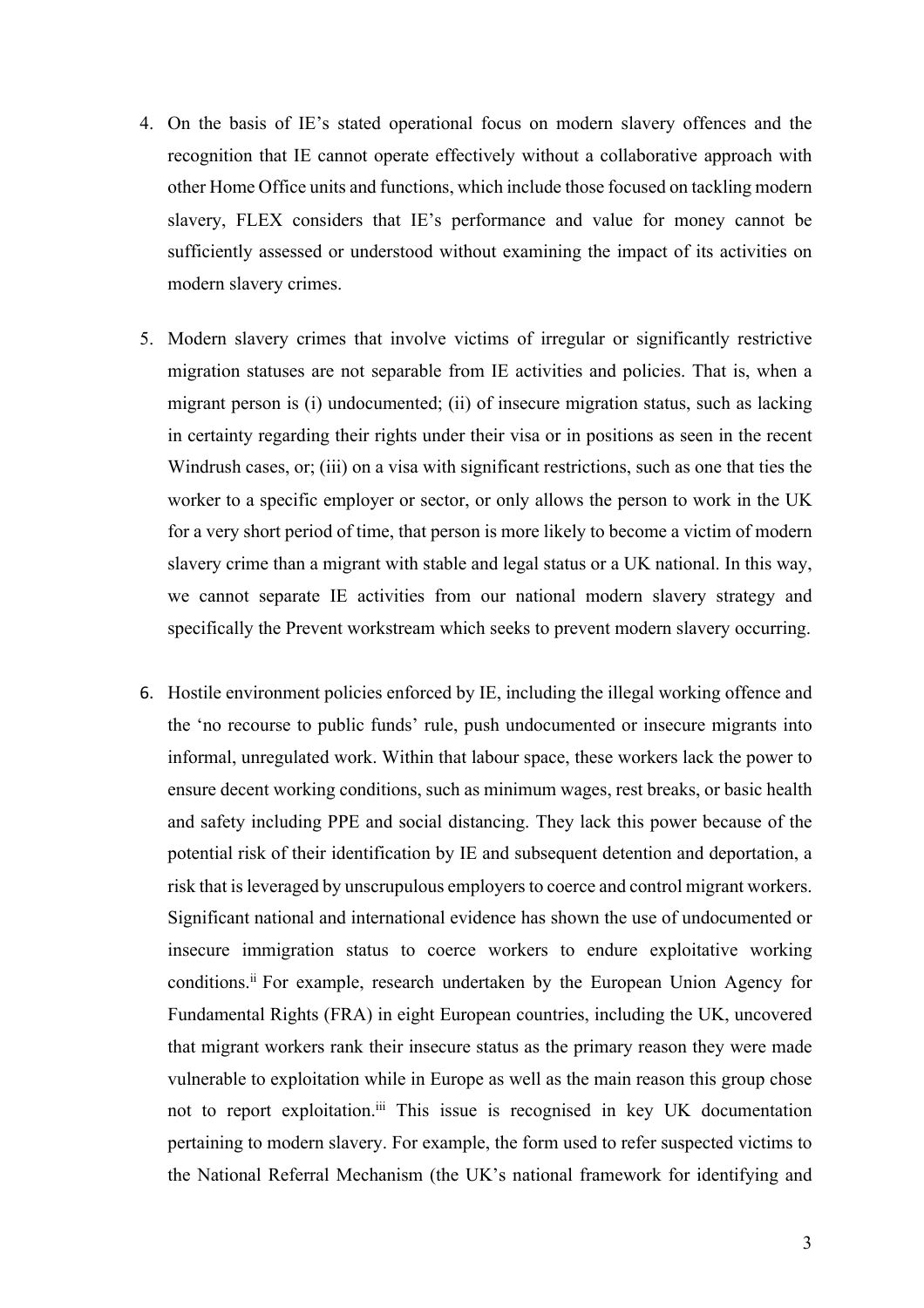supporting victims of modern slavery) lists "threat of being handed over to authorities" as an indicator of modern slaveryiv and likewise, the Gangmasters and Labour Abuse Authority (GLAA) lists being "afraid of revealing their immigration status".<sup>v</sup>

7. FLEX convenes the Labour Exploitation Advisory Group (LEAG), a group of 10 expert organisations working to tackle labour exploitation.<sup>vi</sup> Its recent research report, *Opportunity Knocks: improving responses to labour exploitation with secure reporting,* corroborated FRA's findings. For example, Luisa, a Peruvian undocumented cleaner supported by LEAG member Latin American Women's Rights Service (LAWRS) explained her unwillingness to report workplace violations: "When you are facing such precarity, you are made to feel grateful for the scraps. You keep your mouth shut, turn a blind eye, you lie to yourself. Because it is better to survive abuse at work than having the Home Office knocking on your door." FLEX is currently conducting ongoing research in several labour sectors that present a high risk of exploitation. Our findings, which will be published in due course, have identified some employers purposefully hiring undocumented workers in order to impose indecent working conditions and therefore make more profit for themselves, as demonstrated in the following interview excerpt:

*Interviewer: How do they [employers] know that people have no documents? Worker: When I was recommended to this role, they asked it and said to my friend that they liked people without secure status. Interviewer: Why do you think that is? Worker: Because if we are illegal here we have no rights to complain or report.*

Even when the threat of denunciation to IE does not come directly from the employer, migrants often feel unable to report exploitative working conditions for fear that their personal information will be passed onto immigration authorities, putting them at risk of being stripped of their source of income, detained and separated from their families. In this way, IE activities again undermine our national modern slavery strategy, held by the Home Office. Specifically, activities undertaken by IE that enforce hostile environment policies undermine: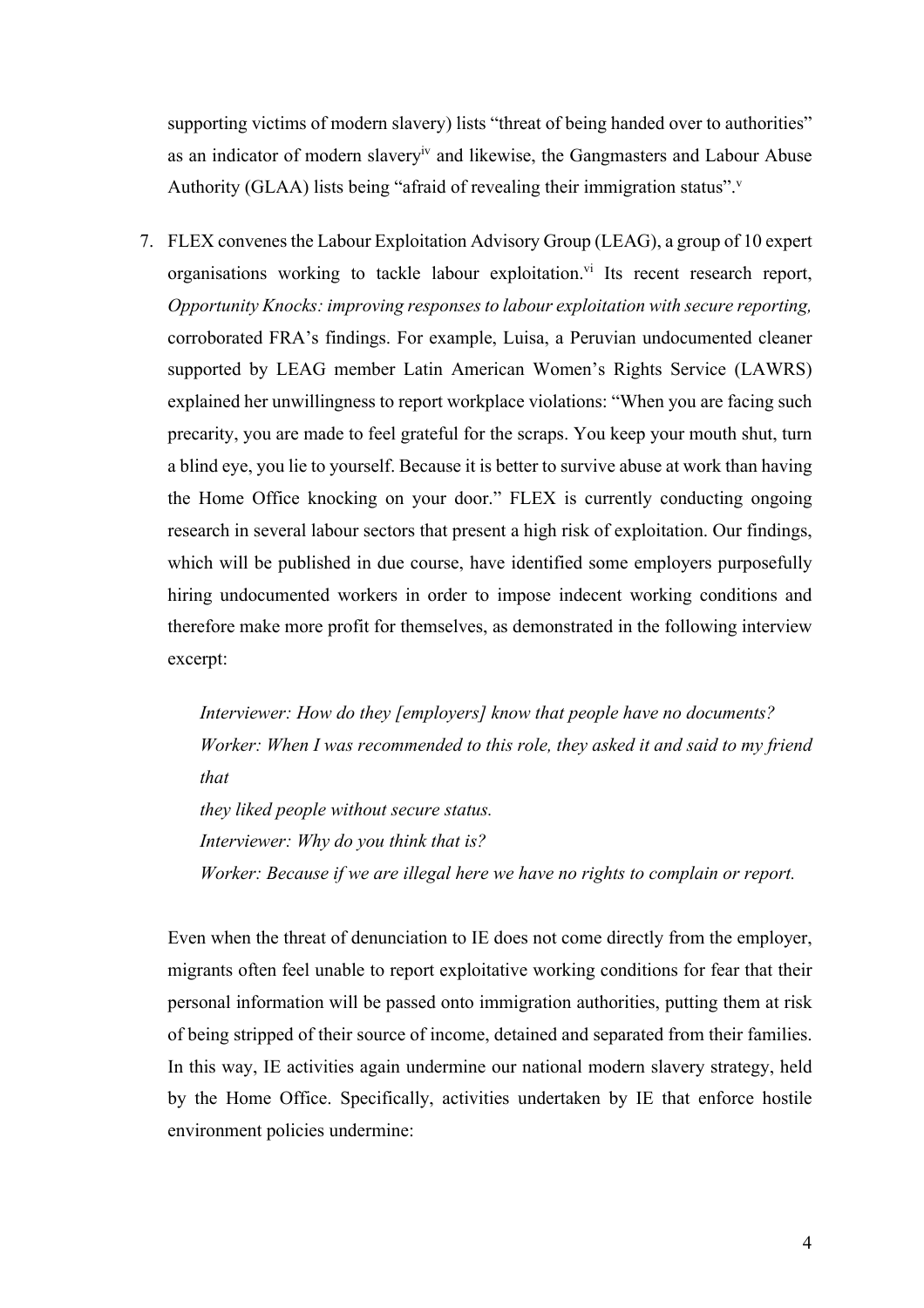- (i) Prevent by pushing migrants or irregular status into informal and unregulated work, and by ensuring that only the most unscrupulous persons will employ them, leading to abuse and exploitation;
- (ii) Pursue by providing traffickers and other exploiters with the tool to coerce victims into modern slavery, i.e. the threat of IE intervention
- (iii) Prepare by undermining the aim to "proactively identify"vii victims of modern slavery by incentivising victims to avoid such identification due to fear of IE activities
- 8. The NAO report has demonstrated that there is a dearth of evidence from IE regarding the efficacy of its activities in terms of deterring undocumented migration. However, as the research cited above demonstrates, there is ample evidence of the impact of IE activities on migrant workers and how it drives them into abusive circumstances, including those that fall under the Modern Slavery Act. As stated, this undermines our national modern slavery strategy, but it also undermines IE's own operational priority of "disrupting organised crime, with a focus on those who exploit individuals through modern slavery and human trafficking" because the employers perpetrating modern slavery conditions may themselves be part of organised criminal gangs which IE is purportedly trying to tackle. In this way, the fear and vulnerability constructed by IE's enforcement activities against migrants directly feeds organised criminals more opportunities to make profit and expand their operations.
- 9. The ways in which IE activities enable modern slavery crimes is not restricted to those with undocumented status but also applies to those who are in the UK legally. For example, the LEAG paper, *Lost in Translation: Brexit and Labour Exploitation*<sup>viii</sup> (2017), found that uncertainty around Brexit and how it would impact workers' migrant status was being used by unscrupulous employers to impose or perpetuate abusive working conditions on workers. Likewise, LEAG member Kalayaan has noted that many migrant domestic workers who are victims of abuse and exploitation in the UK are unaware of their immigration status and rights entitlements. Concern that reporting to the authorities could lead to negative consequences stops many of them from seeking support, even when they are compliant with 'right to work' requirements, leading them to endure long periods of exploitation.<sup>ix</sup>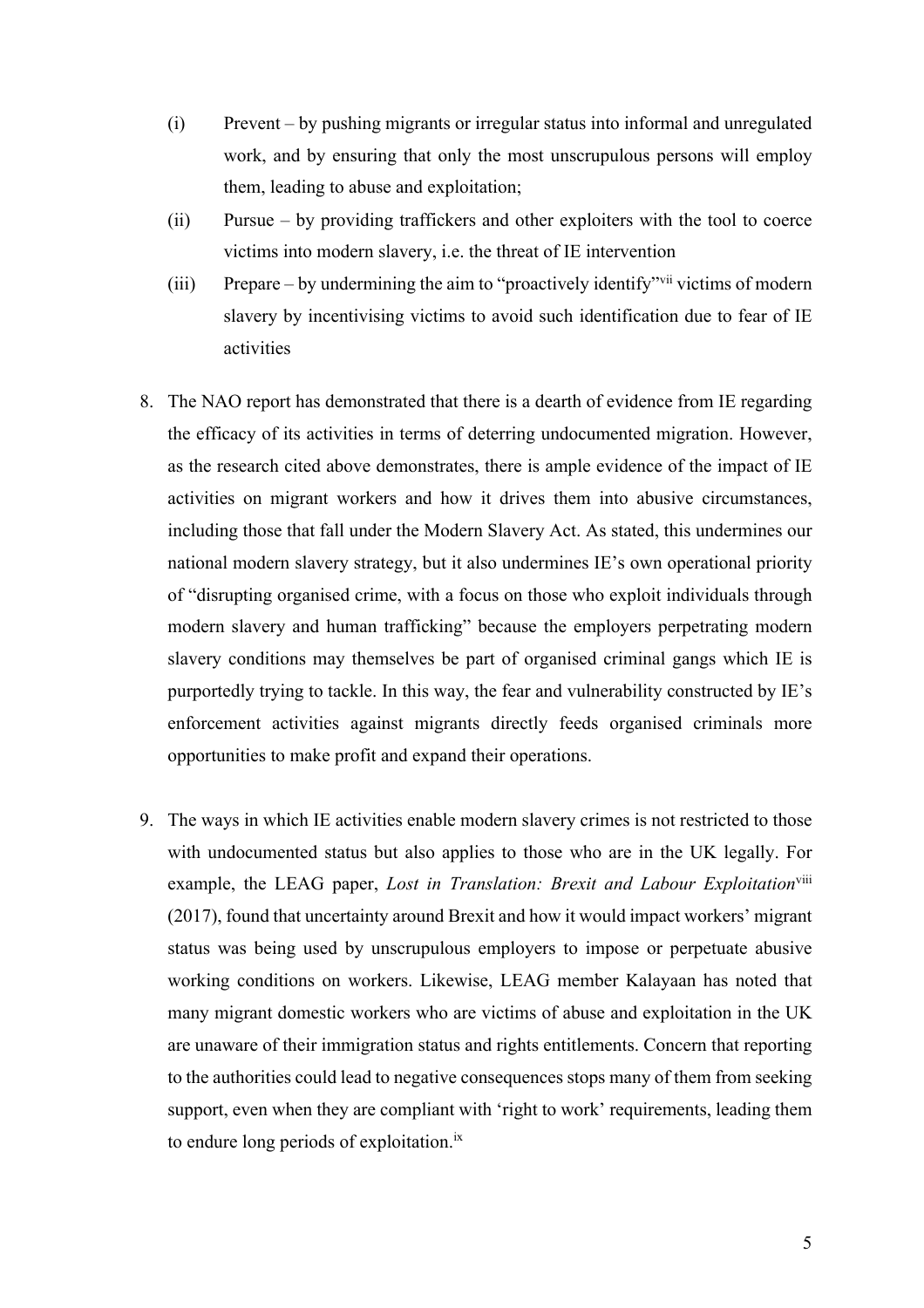10. The potential for IE activities to exacerbate modern slavery will only increase as a result of Brexit if policy and practice are not altered. Current immigration plans include no general route for low paid workers despite the high demand for labour in many low paid sectors, such as care, hospitality and manufacturing. For example, approximately 62,000 new migrants are needed per year to allow the hospitality sector to maintain its current activities and to grow. <sup>x</sup> In another low paid sector, agriculture, a pilot approach is underway: the Seasonal Workers Programme is a short-term visa which allows non-EEA nationals to enter the UK and work on our farms for a maximum term of six months within any 12. It is not clear whether this scheme will be extended and expanded after the Transition Period. However, it is clear that far more workers are needed by our economy than current plans would allow entry and therefore there is a risk that, without a general low paid labour migration route, future immigration policy introduces a series of comparable short-term sector-specific visas. Short-term visas have been demonstrated repeatedly to make people more vulnerable to modern slavery offences. xi These types of programmes will therefore bring with them a higher risk of exploitation, and many entrants to the UK who are uncertain about their rights and therefore more vulnerable to the threat of IE being used to coerce them into highly exploitative conditions.

**Recommendation: FLEX welcomes the NAO's recommendation that IE "assess its goals and objectives to check they measure relevant indicators". On the basis of the evidence detailed above, we recommend that this assessment includes consideration of the ways in which IE activities currently (i) undermine wider Home Office and national objectives, specifically the national Modern Slavery Strategy; (ii) undermine labour market**  enforcement<sup>1</sup> and policing endeavours to prevent modern slavery crimes occurring, to **identify victims and to prosecute offenders; and, (iii) undermine IE's own operational goal of "disrupting organised crime groups, with a focus on those who exploit individuals through modern slavery and human trafficking". Any resultant performance management process and attendant metrics should include clear indicators and measures** 

<sup>1</sup> Labour market enforcement straddles multiple government departments. However, the Gangmasters Labour Abuse Authority (GLAA) comes under the remit of the Home Office and is therefore in the same department as IE. The GLAA is the primary labour market enforcement body tackling modern slavery issues in labour sectors since the expansion of its powers under the Immigration Act 2016.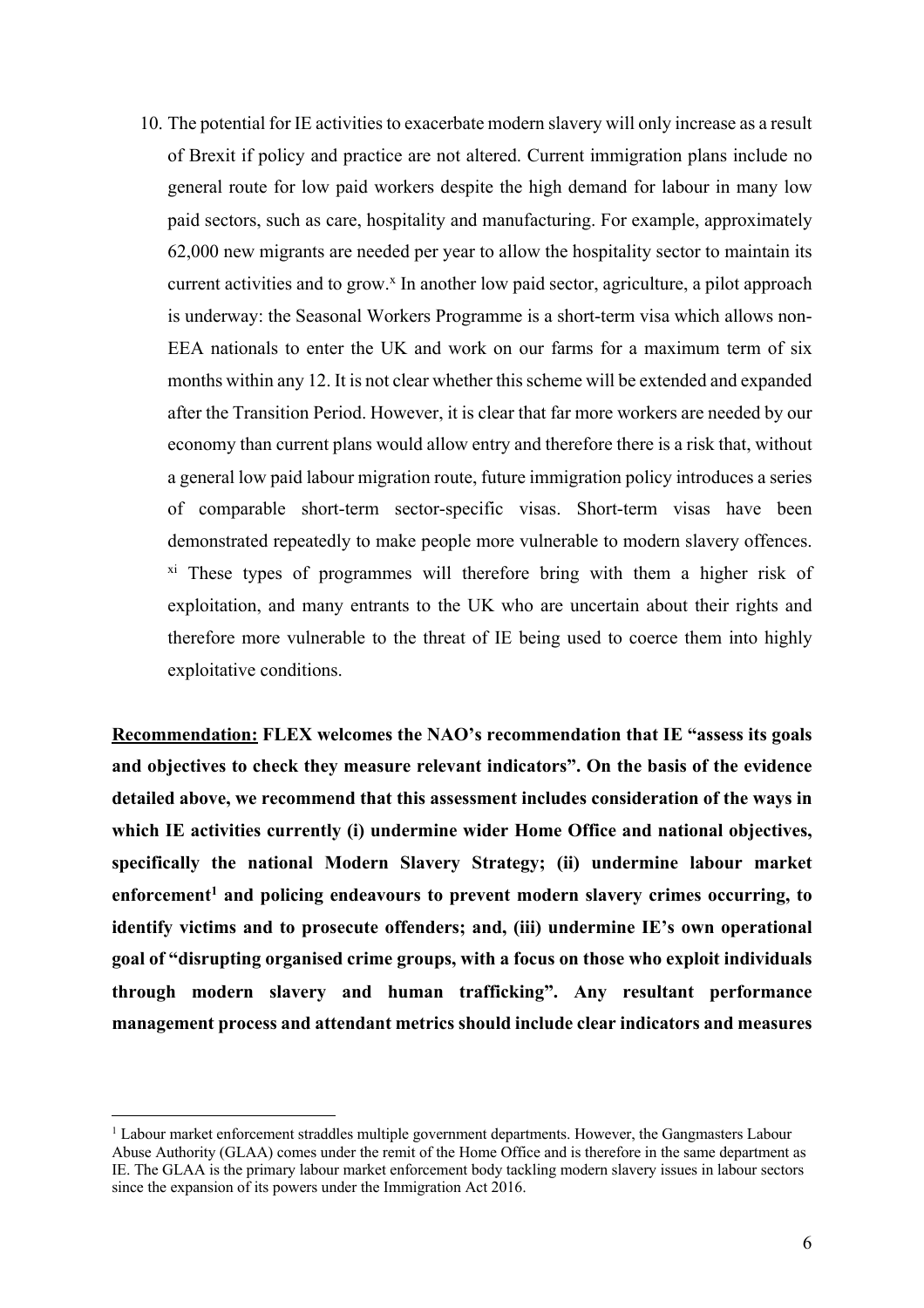**regarding activities taken, or not taken, to ensure migrant workers are not made more vulnerable to crimes under the Modern Slavery Act as a result of IE activities.**

**Recommendation: in recognition of the NAO's concern regarding whether IE is delivering its mission in a manner providing 'value for money', we recommend that the financial consequences of IE activities that may facilitate or exacerbate modern slavery crimes is undertaken.**

#### *Immigration Detention*

- 11. FLEX notes the NAO findings that:
	- 62% of IE detainees are released from detention without removal;
	- in the 12 months to the end of December 2019, it released 14,900 (62%) of the detainees whom it intended to remove from the country;
	- that there is a significant cost implication for all failed removals, as described at point 2.31 in the report;
	- and that claims that detainees are victims of modern slavery are one reason why planned returns do not take place.

We also note that over 1,000 immigration detainees have been released as a result of the COVID-19 pandemic and related activities, with UK immigration detention now at its lowest for 10 years,<sup>xii</sup> demonstrating the significant number of immigration detainees who can be released into the community but are detained at high cost to the public purse.

12. In July 2019, FLEX published a new LEAG report, *Detaining Victims: Human Trafficking and the UK Immigration System*, which explained how potential victims of modern slavery are being detained in UK immigration removal centres, despite a legal presumption in favour of liberty and that detention is only used as a last resort, as stated in the Home Office Enforcement Instructions and Guidance.<sup>xiii</sup> LEAG considers this to be a breach of the UK's responsibility to "assist victims in their physical, psychological and social recovery" under Article 12 of the Council of Europe Convention on Action against Trafficking in Human Beings.<sup>xiv</sup> These responsibilities are also covered by Articles 8 and 9 of the EU Victims' Rights Directive which state that victims should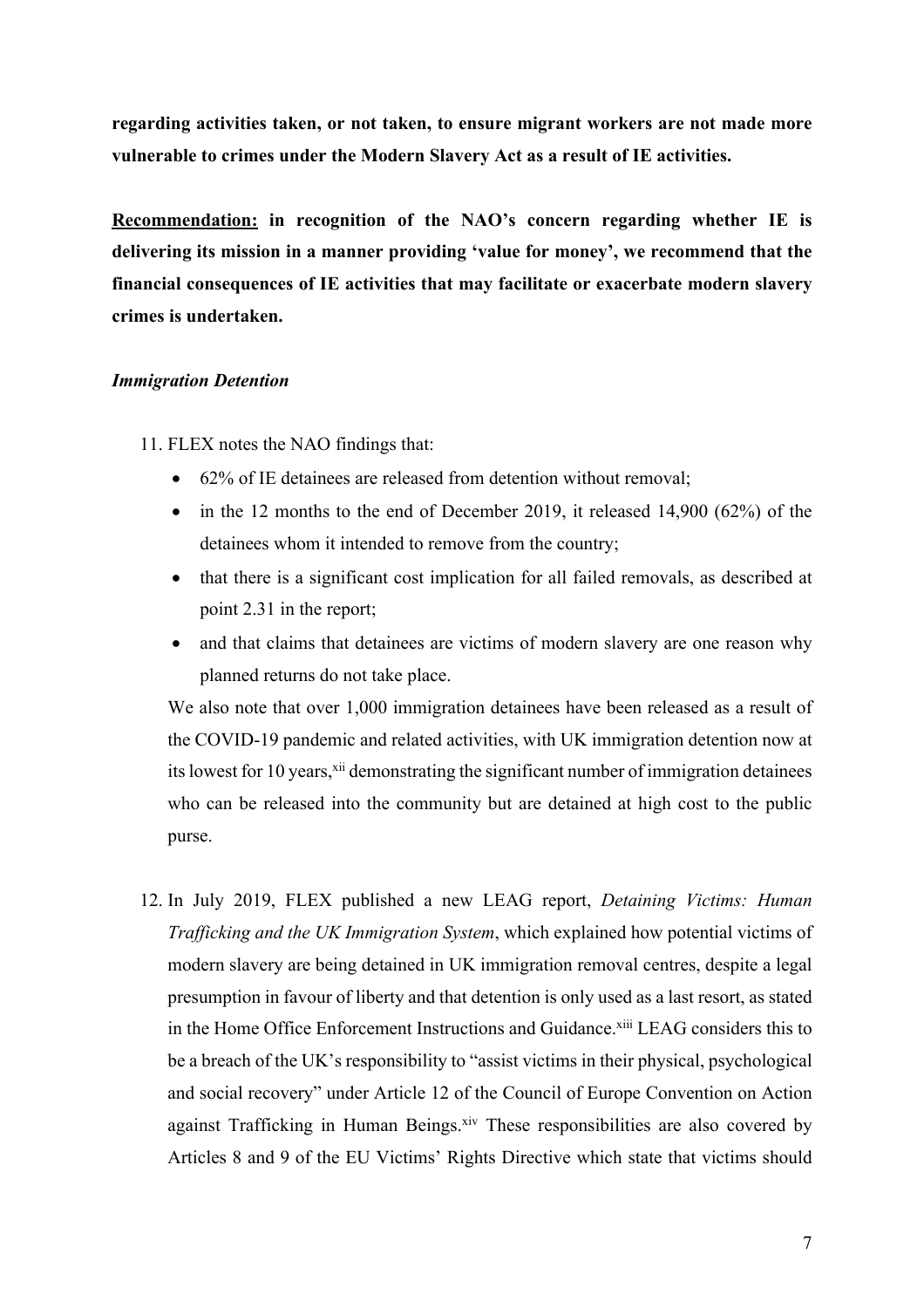receive support tailored to their needs, especially those victims who have "sufered considerable harm due to the severity of the crime".<sup>xv</sup> Despite these domestic policies and international obligations, Freedom of Information requests sent by the After Exploitation Project had shown that, in 2018, 507 victims of human trafficking were in detention despite having received 'positive reasonable grounds' decisions<sup>2</sup> either before, or while in, detention.

- 13. Detention of victims of modern slavery does not align with a presumption in favour of liberty nor the idea that detention would only be used as a last resort. In May 2020, in recognition of this fact, the Home Office committed to reviewing its policy of detaining modern slavery survivors as a result of a legal challenge brought by a survivor detained under immigration powers and supported by Duncan Lewis Solicitors. The Home Office conceded that it had detained the survivor unlawfully and the Home Office committed to reviewing its policy regarding detention of victims of trafficking.<sup>xvi</sup>
- 14. The Public Accounts Committee should take note of this development and the underlying issue of the persistent detention of victims of modern slavery and its implications regarding value for money. According to the Migration Observatory and Oxford University, the daily cost for a detainee is approximately £95, and costs increase if courts order the Home Office to compensate people who have been unlawfully detained. In the year ending March 2019,  $\pounds8.2$  million in compensation was paid.<sup>xvii</sup> There is therefore a significant potential cost to the public purse in detaining modern slavery victims who, in accordance with the Home Office's own policy and international instruments, ought not to be detained.
- 15. Finally, the practice of detaining victims of modern slavery under immigration powers undermines the fourth workstream of the national Modern Slavery Strategy: 'Prepare' seeks to "reduce the harm caused by modern slavery" by providing victims with "appropriate and effective support".xviii Appropriate and effective support cannot be provided in the context of immigration detention, as demonstrated by a significant body of research. The Mental Health and Immigration Detention Working Group

<sup>&</sup>lt;sup>2</sup> These decisions, taken under the National Referral Mechanism for victims of modern slavery, mean that the UK considers there to be sufficient reasonable grounds to believe that this person may be a victim of modern slavery offences, and that they are therefore entitled to a period of state support.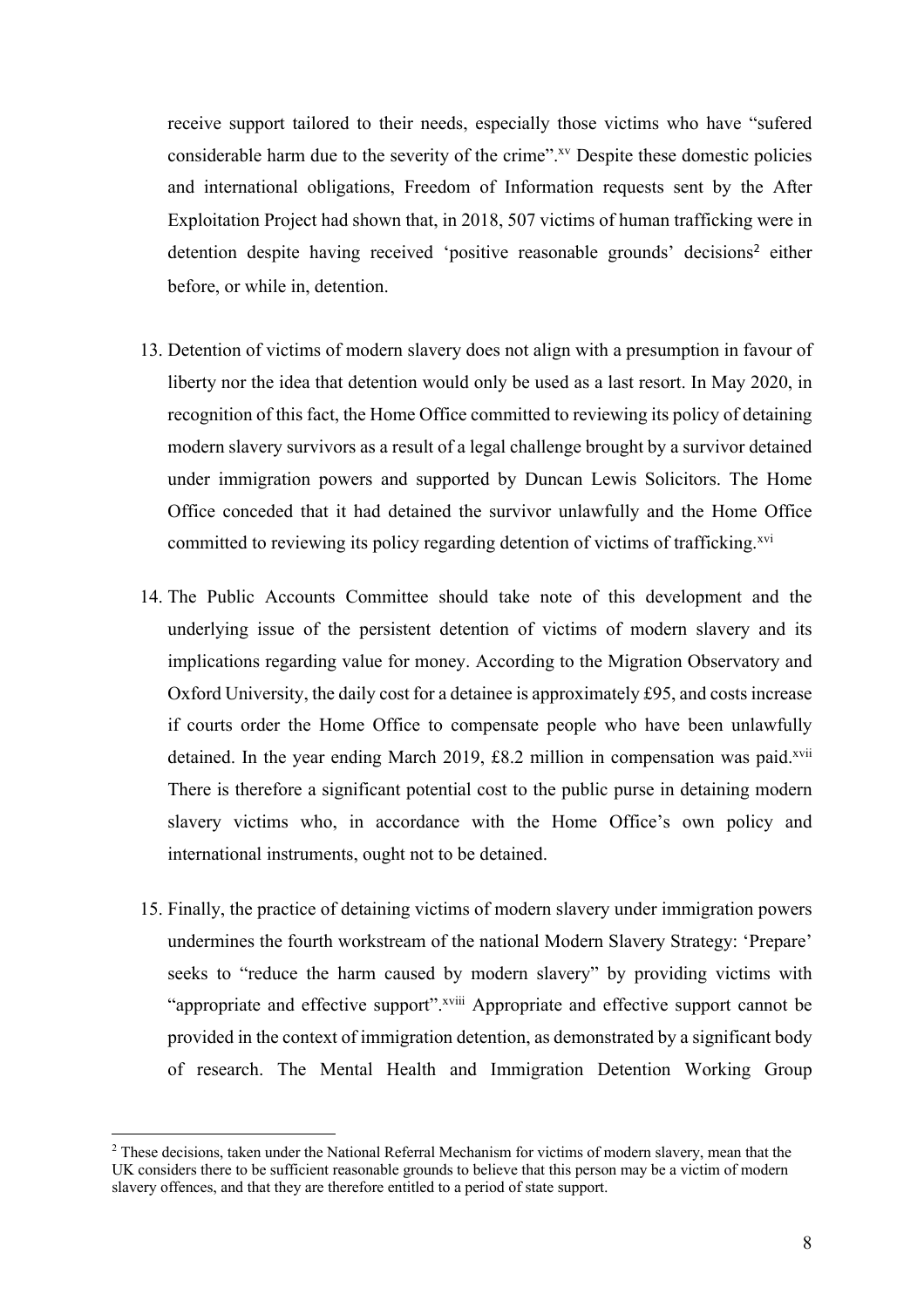(MHIDWG), a voluntary membership group comprised of lawyers, health professionals, former detainees and NGO workers, has found that "high proportions of immigration detainees display clinically signifcant levels of depression, post-traumatic stress disorder (PTSD), anxiety, intense fear, sleep disturbance, profound hopelessness, self-harm and suicidal ideation."<sup>xix</sup> These fidings are echoed by the British Medical Association, which stated that "even if it does not reach a clinical threshold, all immigration detainees will face challenges to their well-being during their time in detention".<sup>xx</sup> A 2009 study monitoring immigration detainees over a nine month period found that 85% reported chronic depressive symptoms, 65% reported suicidal ideation,  $39\%$  experienced paranoid delusions and  $21\%$  showed signs of psychosis.<sup>xxi</sup> Another study estimated that the likelihood of self-harm in Immigration Removal Centres is of 12.79%, compared with between 5 and  $10\%$  in the prison community in the UK. $^{xxii}$ People who have previously experienced trauma are at greater risk of developing trauma-related mental health problems while in immigration detention, including PTSD xxiii

The national Modern Slavery Strategy also states that it seeks to "ensure effective safeguards to prevent victims being criminalised" as part of the 'Protect' workstream, and yet detaining migrant victims of modern slavery under IE powers is precisely such criminalisation.xxiv

**Recommendation: as noted previously, FLEX welcomes the NAO's recommendation that IE "assess its goals and objectives to check they measure relevant indicators". We recommend that IE undertake to review why and how its enforcement activities lead to victims of crimes under the Modern Slavery Act being detained in immigration removal centres. We further recommend that an objective is set to end the knowing detention of victims of these crimes.** 

**In order to support the achievement of this objective, FLEX and LEAG recommend that the following steps are taken by the Home Office:**

• amend the 'Adults at Risk' policy to state that no vulnerable adults, including potential victims of human trafficking, should be detained.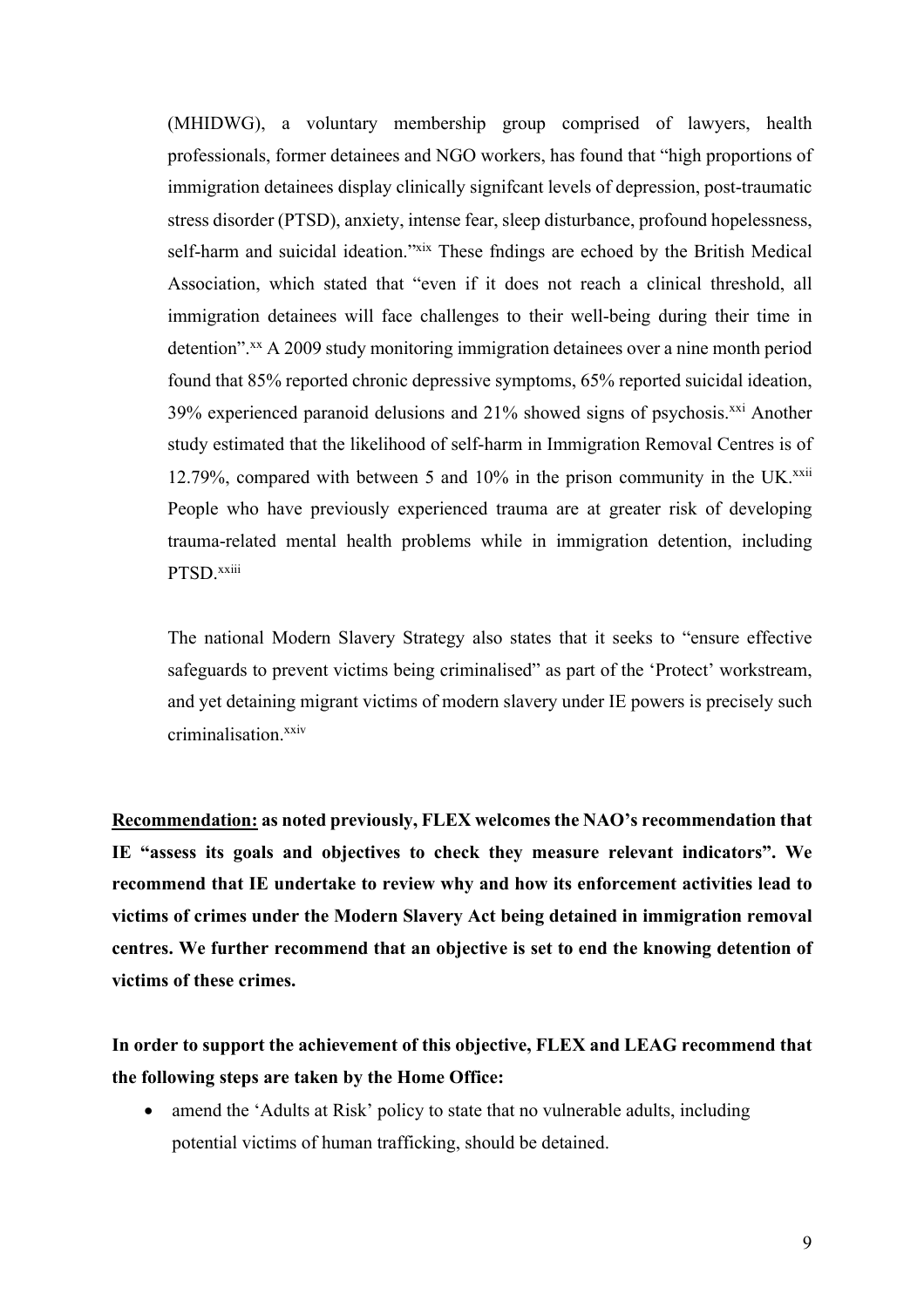- adopt recommendation 29 of the 2018 Shaw Report, which states that "all caseworkers involved in detention decisions should visit an Immigration Removal Centre either on secondment or as part of their mandatory training".
- all detainees should be allowed to contact their Home Offie case-workers during their time in immigration detention, either directly or through an independent support provider.
- amend the Home Office 'Adults at Risk' policy and 'The Detention Centre Rules' to include human trafcking as a new category, and anyone suspected to be a potential victim should receive prompt specialised advice and support to help them prepare for their National Referral Mechanism (NRM) referral interview. Anyone referred to the NRM should be immediately released from immigration detention.
- medical staff in detention centres should be required to complete compulsory training on identifying indicators of human trafcking. If medical staff suspect a detainee is a potential victim, they should be required to immediately contact the independent support provider in detention.

# **REFERENCES**

https://www.gov.uk/government/publications/human-trafficking-victims-referral-and-assessment-forms

<sup>&</sup>lt;sup>i</sup> UK Government. 'Home Office – About.' Last accessed 1<sup>st</sup> July 2020. https://www.gov.uk/government/organisations/homeoffice/about

iiEuropean Union Agency for Fundamental Rights. 'Protecting migrant workers from exploitation in the EU: boosting workplace inspections'. 2018; Centre for Social Justice. 'It happens here: Equipping the United Kingdom to fight modern slavery'. 2013. p.83; François Crépeau and Bethany Hastie. 'The Case for 'Firewall' Protections for Irregular Migrants: Safeguarding Fundamental Rights'. 2015.

iii European Union Agency for Fundamental Rights 'Protecting migrant workers from exploitation in the EU: workers' perspectives'. 2019. p.74.

<sup>&</sup>lt;sup>iv</sup> UK Government. 'Human trafficking victims referral and assessment forms'. Last accessed 1<sup>st</sup> July 2020.

v GLAA. 'Spot the signs'. Last accessed 1<sup>st</sup> July 2020. https://www.gla.gov.uk/who-we-are/modern-slavery/who-we-aremodern-slavery-spot-the-signs/

vi FLEX. 'Labour Exploitation Advisory Group'. https://labourexploitation.org/about-us/labour-exploitation-advisory-groupleag

vii UK Government 'Modern Slavery Strategy'. 2014.

https://assets.publishing.service.gov.uk/government/uploads/system/uploads/attachment\_data/file/383764/Modern\_Slavery\_ Strategy\_FINAL\_DEC2015.pdf p.10

 $\frac{\text{Sawley}}{\text{Viii}}$  FLEX and LEAG. 'Lost in translation: Brexit and labour exploitation'. 2017.

https://labourexploitation.org/publications/lost-transition-brexit-labour-exploitation

ix FLEX and LEAG. 'Opportunity Knocks: improving responses to labour exploitation with secure reporting'. 2020. https://labourexploitation.org/publications/opportunity-knocks-improving-responses-labour-exploitation-secure-reporting p.18

<sup>x</sup> KPMG. 'Labour migration in the hospitality sector'. 2017. https://www.bha.org.uk/wordpress/wpcontent/uploads/2017/05/BHA-EU-migration-final-report-170518-public-vSTC.pdf

xi Polaris Project. 'Human trafficking on temporary work visas'. 2018. https://polarisproject.org/resources/humantrafficking-on-temporary-work-visas-a-data-analysis-2015-2017/; FLEX. 'The risks of exploitation in temporary migration programmes.' 2019. https://labourexploitation.org/publications/risks-exploitation-temporary-migration-programmes-flexresponse-2018-immigration-white

xii Detention Action. 'Press Release'. 2020. https://detentionaction.org.uk/2020/05/26/press-release-government-faces-freshlegal-challenge-to-immigration-detention-during-covid-19-after-settling-first-immigration-detention-case/